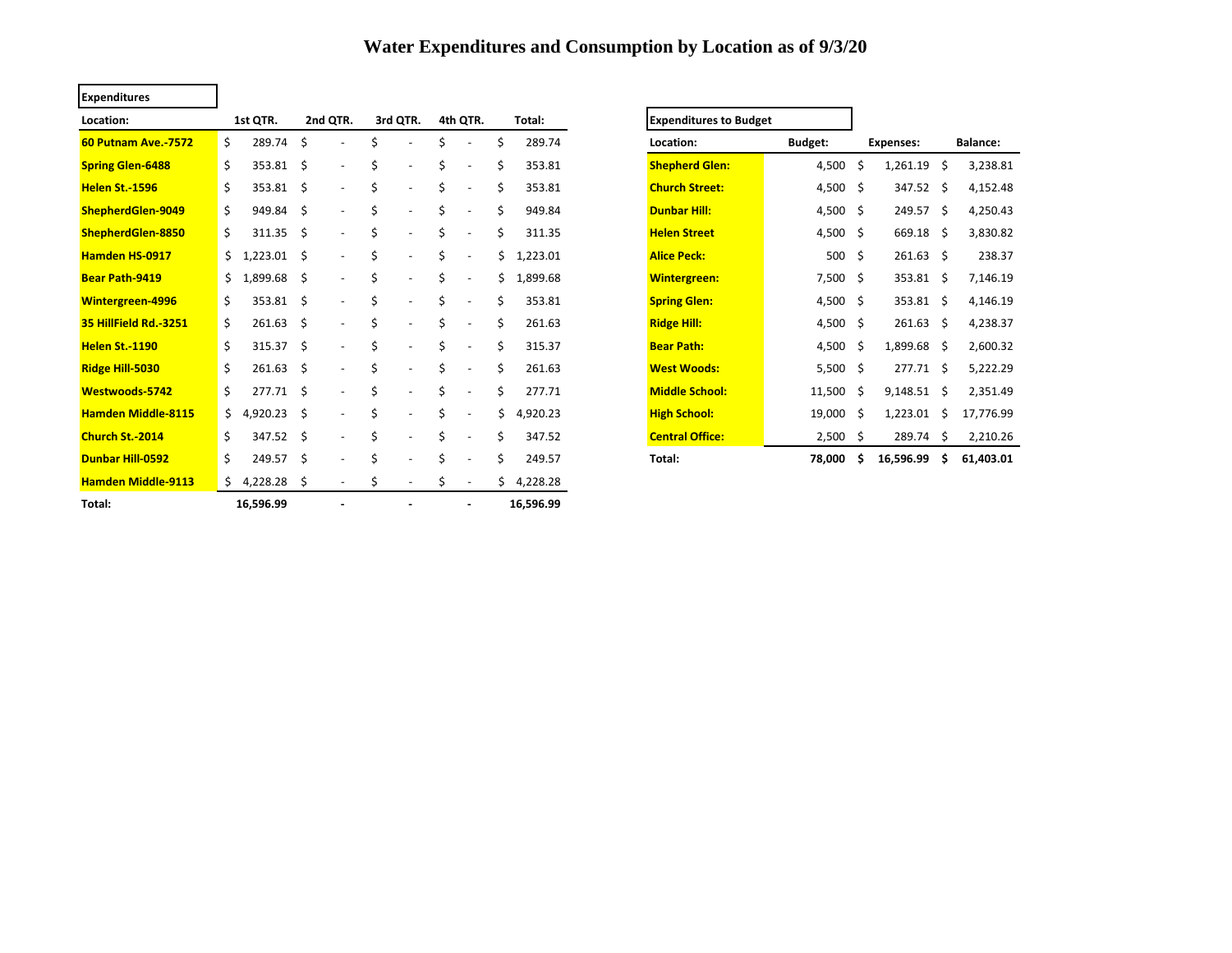## **Water Expenditures and Consumption by Location as of 9/3/20**

| <b>Gallons</b>             |                          |                          |                          |                          |         | Comparison             | 2019           | 2020           |            |
|----------------------------|--------------------------|--------------------------|--------------------------|--------------------------|---------|------------------------|----------------|----------------|------------|
| Location:                  | 1st QTR.                 | 2nd QTR.                 | 3rd QTR.                 | 4th QTR.                 | Total:  |                        | $4/19 - 7/19$  | 4/20-7/20      |            |
| <b>60 Putnam Ave.-7572</b> | 13,464                   | $\overline{\phantom{a}}$ | $\overline{\phantom{a}}$ | $\overline{\phantom{a}}$ | 13,464  | Location:              | <b>Gallons</b> | <b>Gallons</b> | Savings:   |
| <b>Spring Glen-6488</b>    | 5,236                    | $\overline{\phantom{a}}$ | $\overline{\phantom{a}}$ | ٠                        | 5,236   | <b>Shepherd Glen:</b>  | 79,288         | 5,984          | 73,304     |
| Helen St.-1596             | $\overline{\phantom{a}}$ |                          | $\overline{\phantom{a}}$ |                          |         | <b>Church Street:</b>  | 94,996         | 12,716         | 82,280     |
| ShepherdGlen-9049          |                          |                          | $\overline{\phantom{a}}$ | $\overline{\phantom{a}}$ |         | <b>Dunbar Hill:</b>    | 74,052         | 5,984          | 68,068     |
| ShepherdGlen-8850          | 5,984                    |                          | $\overline{\phantom{a}}$ | $\overline{\phantom{a}}$ | 5,984   | <b>Helen Street</b>    | 118,932        | 6,732          | 112,200    |
| Hamden HS-0917             | 29,172                   |                          | $\overline{\phantom{a}}$ | $\overline{\phantom{a}}$ | 29,172  | <b>Alice Peck:</b>     | 120,428        | 8,228          | 112,200    |
| <b>Bear Path-9419</b>      | 3,740                    |                          |                          | $\overline{\phantom{a}}$ | 3,740   | <b>Wintergreen:</b>    | 204,204        | 12,716         | 191,488    |
| <b>Wintergreen-4996</b>    | 12,716                   |                          |                          | $\overline{\phantom{a}}$ | 12,716  | <b>Spring Glen:</b>    | 68,068         | 5,236          | 62,832     |
| 35 HillField Rd. 3251      | 8,228                    |                          |                          |                          | 8,228   | <b>Ridge Hill:</b>     | 64,328         | 8,228          | 56,100     |
| <b>Helen St.-1190</b>      | 6,732                    |                          |                          |                          | 6,732   | <b>Bear Path:</b>      | 70,312         | 3,740          | 66,572     |
| Ridge Hill-5030            | 8,228                    |                          | $\overline{\phantom{a}}$ | $\overline{\phantom{a}}$ | 8,228   | <b>West Woods:</b>     | 117,436        | 11,220         | 106,216    |
| <b>Westwoods-5742</b>      | 11,220                   |                          | $\overline{\phantom{a}}$ | $\overline{\phantom{a}}$ | 11,220  | <b>Middle School:</b>  | 3,740          | 504,152        | (500, 412) |
| <b>Hamden Middle-8115</b>  | 5,452                    |                          | $\overline{\phantom{a}}$ | $\overline{\phantom{a}}$ | 5,452   | <b>High School:</b>    | 234,872        | 29,172         | 205,700    |
| <b>Church St.-2014</b>     | 12,716                   |                          | $\overline{\phantom{a}}$ | $\overline{\phantom{a}}$ | 12,716  | <b>Central Office:</b> | 31,416         | 13,464         | 17,952     |
| <b>Dunbar Hill-0592</b>    | 5,984                    | $\overline{\phantom{a}}$ | $\overline{\phantom{a}}$ | $\overline{\phantom{a}}$ | 5,984   | Total:                 | 1,282,072      | 627,572        | 654,500    |
| Total:                     | 128,872                  |                          |                          | $\overline{\phantom{a}}$ | 128,872 |                        |                |                |            |

| Comparison             | 2019      | 2020           |            |
|------------------------|-----------|----------------|------------|
|                        | 4/19-7/19 | 4/20-7/20      |            |
| Location:              | Gallons   | <b>Gallons</b> | Savings:   |
| <b>Shepherd Glen:</b>  | 79,288    | 5,984          | 73,304     |
| <b>Church Street:</b>  | 94,996    | 12,716         | 82,280     |
| <b>Dunbar Hill:</b>    | 74,052    | 5,984          | 68,068     |
| <b>Helen Street</b>    | 118,932   | 6,732          | 112,200    |
| <b>Alice Peck:</b>     | 120,428   | 8,228          | 112,200    |
| <b>Wintergreen:</b>    | 204,204   | 12,716         | 191,488    |
| <b>Spring Glen:</b>    | 68,068    | 5,236          | 62,832     |
| <b>Ridge Hill:</b>     | 64,328    | 8,228          | 56,100     |
| <b>Bear Path:</b>      | 70,312    | 3,740          | 66,572     |
| <b>West Woods:</b>     | 117,436   | 11,220         | 106,216    |
| <b>Middle School:</b>  | 3,740     | 504,152        | (500, 412) |
| <b>High School:</b>    | 234,872   | 29,172         | 205,700    |
| <b>Central Office:</b> | 31,416    | 13,464         | 17,952     |
| <b>Total:</b>          | 1,282,072 | 627,572        | 654,500    |